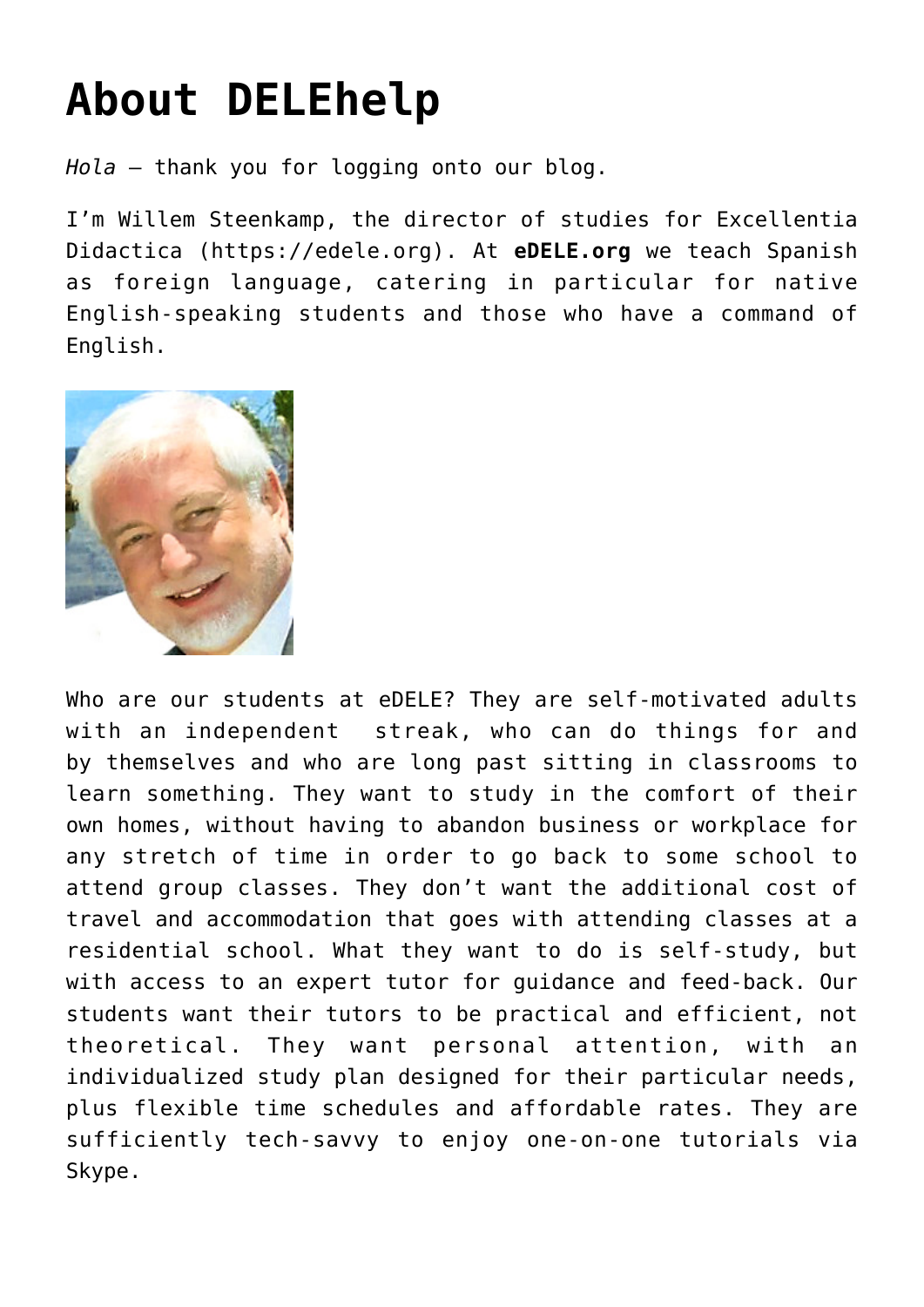*[DELEhelp](https://www.edele.org/delehelp.html)* is one of eDELE's specialized course packages. Some of the other courses offered by eDELE are:

- *Vocational Spanish* for professionals in the medical sphere, diplomacy, religion, military and the environment;
- *SpanishACCESS* for beginners who are looking for practical communication skills rather than loads of dry theory;
- *FlexiSpanish* for speakers of Spanish who want to maintain their level through regular informal conversations via Skype with our native Spanish-speaking tutors; and
- *SpanishTeachAssistant* for top pupils who are frustrated in the school classroom humdrum – to name just some. (Please see our [website](https://edele.org) or the **Other Services** page of this blog for more information of these course packages).
- *BrainGainSpanish* for those senior citizens who want the mind-maintaining benefits of learning an additional language (proven to be one of the very best ways of retaining cognitive ability in old age).

*DELEhelp's FOCUS: [DELEhelp](https://www.edele.org/delehelp.html)* is focused exclusively on assisting candidates for the **DELE / SIELE exam** of Spanish as foreign language, at all six its levels. Our exam preparation is practical, designed for English-speaking students. We approach everything from the student's perspective. I myself passed the top DELE C2 level, so as Director of Studies for *DELEhelp* I know how tough these exams are! Beyond my own C2, my experience as diplomat (I am a retired ambassador) helped me understand the challenges of being an Englishspeaking student of a second language. In addition, my duties as former head of a diplomatic academy, and my academic background (I have a *D. Litt. et Phil.* degree), equipped me with the knowledge and experience to design innovative, personalized course packages for our students. On our [eDELE.org w](https://edele.org)ebsite you can read more about our highly-qualified academic board and about tutors. You can also read about our